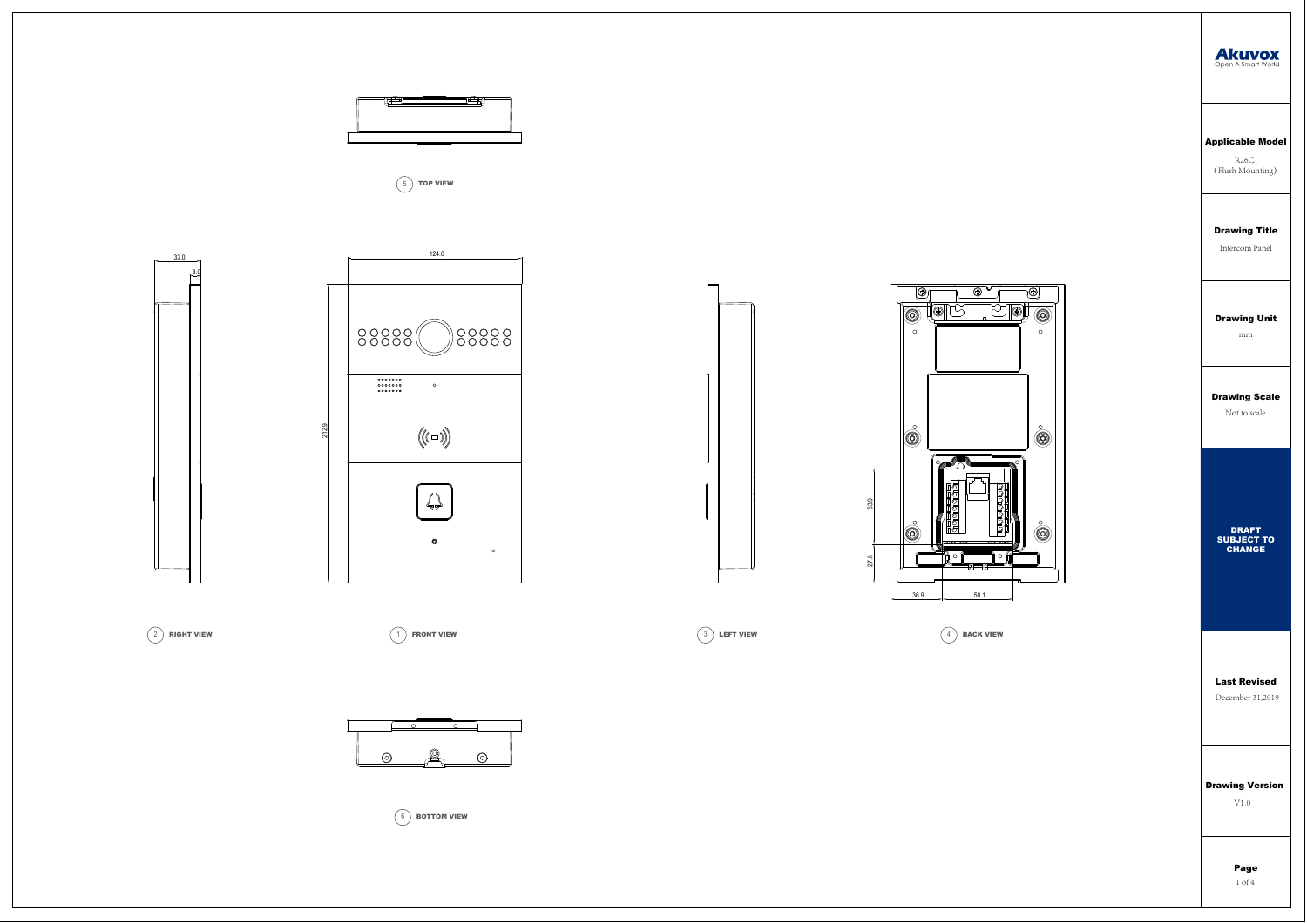

 $(2)$  RIGHT VIEW

#### D rawing Title

Flush Mounting Bracket

### Applicable Model

R26C (Flush Mounting)



Not to scale

#### D rawing Unit

mm

Last Revised December 31,2019

### Drawing Version

V1.0 Page 2 of 4

#### DRAFT SUBJECT TO CHANGE





 $\begin{pmatrix} 6 \end{pmatrix}$  BOTTOM VIEW









 $\left(5\right)$  TOP VIEW





 $\begin{pmatrix} 4 \end{pmatrix}$  BACK VIEW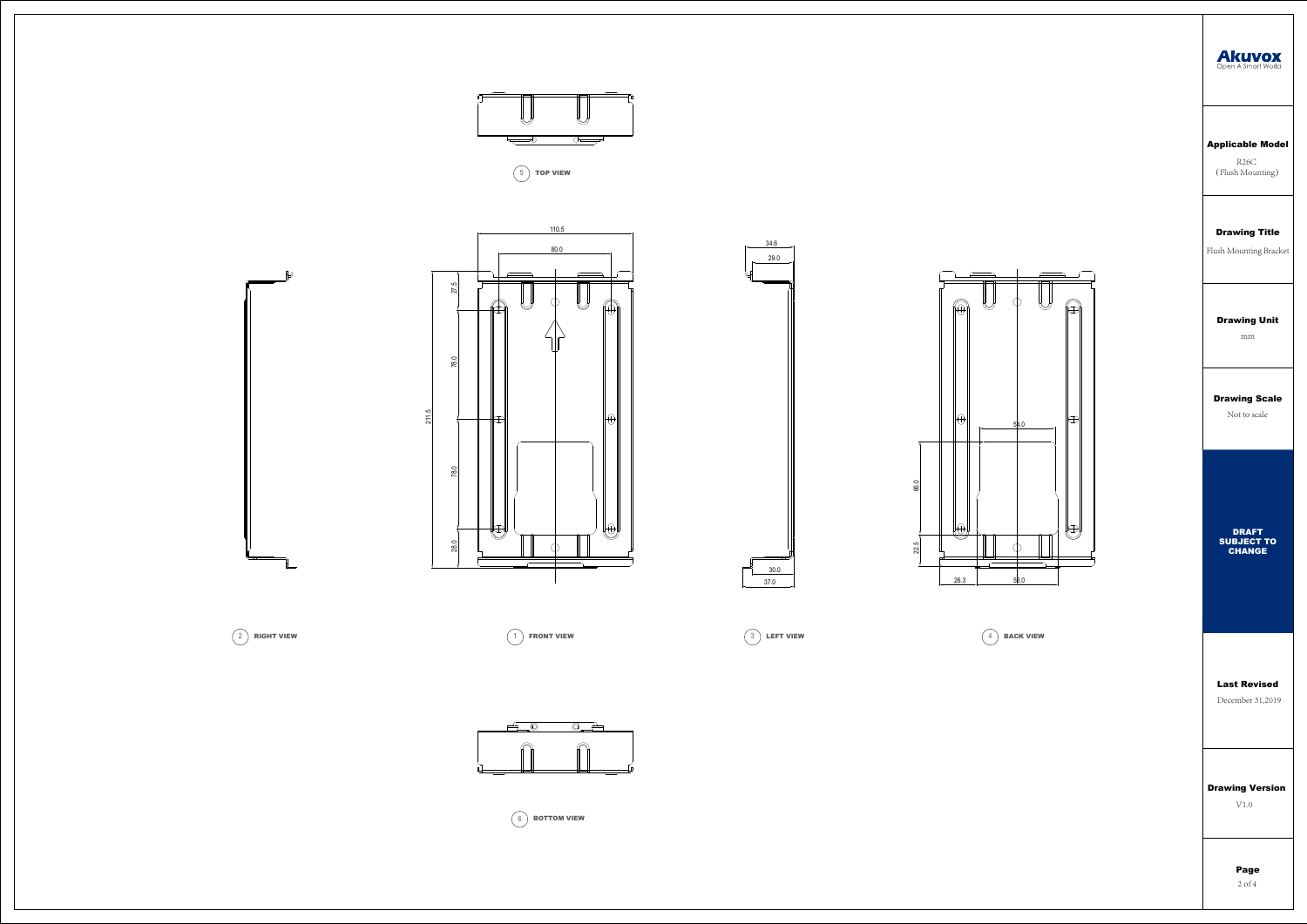# Drawing Title

Flush Mounting Box

# Applicable Model

R26C (Flush Mounting)

Drawing Scale

Not to scale

Drawing Unit

mm





Last Revised December 31,2019

Drawing Version

V1.0

Page 3 of 4

DRAFT SUBJECT TO

CHANGE